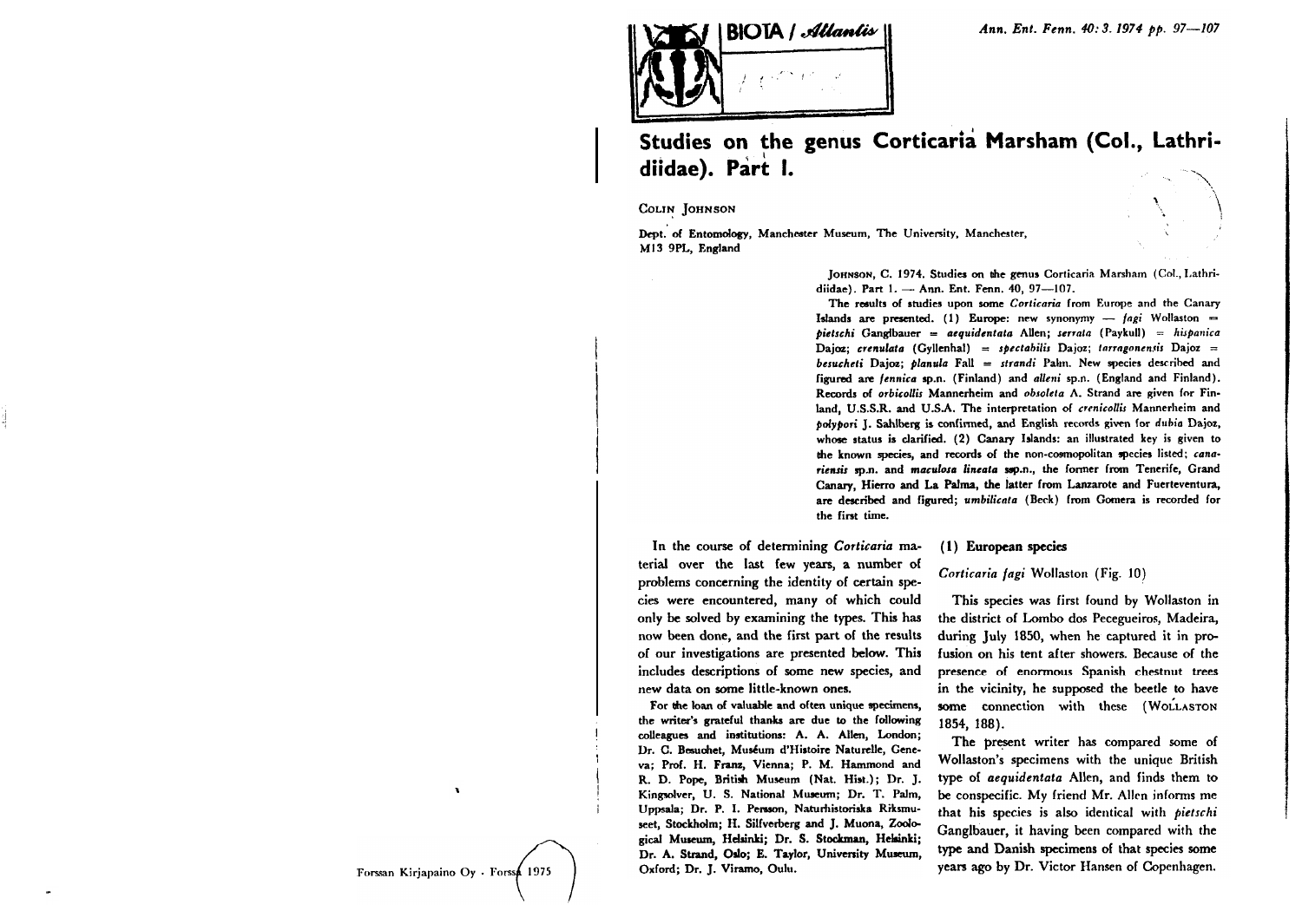*Corticaria besucheti* Dajoz and C, tarrgonensis different. Howevrr, the typrs have similar tem-**Daioz** 

**Pages** ed by DAJOZ (1970) from the Spanish locality, of reciated. Quite marked differences are also Sierra de Montsaut, Tarragona; 1 spectabilis exhibited by Dajoz's antennal figures. As the (previously dealt with); tarragonensis and besucheti. The two latter species were based on cies (hispanica), it is valueless to describe and a unique male aiid a unique female respectivrly. These types have been studied by the writer aiid warrant some discussion.

Concerning besucheti, the describer writes that it can be distinguished from all others of the *sylvicola* group by tlie vrry clear colour, strong pronotal puncturation, the excised hnrder of the fifth adbominal sternite, as well as by the elytral punctures not being aligned in distinct striae. A figure of the antennae body shape aiid fifih sternite age given.

Despite Dajoz's words to the contrary, the *tarragonensis*, contrary to the original figure. besucheti holotype is undoubtedly immature, because the rlytra have collapsed at the base to this writer that the only differences between aiid separated widely along the suture, and the addomen has grossly sliriiik. As he rightly remarks, the pronotal puncturation is closer aiid coarser than iii other species. The features of tlic fifth abdominal sternite are very exaggerated however in his figure. This structure is only small, and are in characters which are highly slightly sinuate in the middle - certainly iiot Ȏchancré», aiid in fact is vrry similar to that of thir male *tarragonensis*, whose fratiires are almost any species, and since both **»species»** also exaggerated. Concerning tlir rlytral puncturation, that of besucheti hardly falls into distinct lines (ie. striae), hiit then these lines gonensis. are no better defined in tarragonensis. Nrither species has the regular striar found in most *sucheti*, as well as *spectabilis*, denionstrates the other members of the genus.

Other distinctions between tlic two species emerge from Dajoz's descriptions antl figures. Although besucheti possesses a fovea to thr pronotum, ihis is siich a feeble impression as to be of doubtful significance. It could even be due to immaturity, ie. a collapsing of the integu- cies based on unique females can very rarely ment. Tarragonensis lacks all trace of an impression. In Dajoz's figures 1A and 2A, the temples of the two species are shown to be vrry

ples which are more like those figured for besucheti. Of course they must he viewed from besucheti. Of course they must he viewed from<br>Three new species of Carticaria were describ-<br>precisely tlic same angle for this to he apppresent writer has shown under an earlier spedraw aiitennal features íroni antennae which are jot moiinted flat, antl this point is admirable broiight home here. Segment 9 in tarragonensis is approximately as broad as lolig, whereas 10 is slightly but distinctly Iiroader than loiig; both segments are slightly longer than broad in the figures. Similarly with *besuchefi*. In fact despite Dajoz's two markedly different figures, 1 am unable to see any difference in the antennae of the respretive typrs. The pronotal sliape of besucheti is very like that of

> From an examination of the types, it seems the two species lie in the more strongly punctured aiid very slightly more ample proiiotiini of besucheti, which has a feeble basal impression, and in the slightly more strongly punctured elytra. These differences are very variable in niost Corticaria. Oile woild expect extremes like these to occur in a good series of wcre collected together, it seems prudrnt to treat *besucheti* as only a female variant of *tarra-*

The case of hispanica, tarragonensis and begreat care and conservative systeinatic approach which is needed in thr study of tlie very difficult genus Corticaria. This is so if the number of true species is not to br lost sight of amongst a sea of individual variants describetl as new 'species'. In particular, descriptions of new spebe justified.

 $\bullet$ 

This species was recently described (DAJOZ 1970, 269) on a unique male collected in ihe Sierra de Guadarrama, Spain, at an altitude of  $1800 - 2300$  m by H. Franz. The describer seemed uncertain of its triie position and contrasted it with *imbressa* Erichson, surprisingly, since he also remarked that it Corticaria alleni sp.n. (Figs. 1, 13, 14) approached abietum Motschulsky.

Dajoz's figures of the body from and characteristic aedeagiis permitted the present writer to recognise the species. It is one which occurs in southern England, and which has, upto now, been erroneously known as *eppelsheimi* Reitter in the British literature. That Dajoz should have compared the species with *impressa* is curious, since the species is obviously closely allied to linearis (Paykull). With the latter species, dubia shares a few characters. These are the similar size, body shape, and leg build of the male  $-\text{in}$ particular the presence  $\sigma$  a highly characteristic mark towards the inner edge  $\sigma$  the niiddle and hind tibiae of the male, this mark being situated about a third from the apex. This tibial feature ir not found in any other species of northern and western Europe known to the writer, although there are traces of one right on the edge in *ferruginea* (Marsham), The two species may be separated as follows:

- 1 Predominantly black species, legs reddish-brown or darker; logs slender, Male; first segment of the front tarsi broadly dilaied; aedeagus character-linearis (l'avkull)
- Predominantly reddish-brown species, legs usually unicolours reddish-yellow; legs rather stout. Male: first segment of the front tarsi weakly dilated; aedeagus characteristic, iig. 12 .................. dubia Dajoz

Judging from English specimens, dubia seems to be associated with slimefungi (Reticularia sp. etc.), particularly on dead coniferous stumps and trees. It is a rare species, and seems largely restricted to the south eastern part of the country. Specimens have been seen from the following localities:

ranni anni a coni social ravia

ENGLAND -- Berks.: Crowihorne (J. Collins), Wellington College (E. M. Eustace), Bradfield (N. H. Joy). - Cainbs.: Wicken (W. G. Blatch). -Kent: Tonbridge (W. G. Blatch), Westerham (P. Harwood), -- Surrey: Woking (J. J. Walker, G. C. Champion, N. H. Iov, H. Donisthorpe), Gomshall (G. C. Champion), Farley (E. C. Bedwell), Hurt Wood (G. C. Champion).

Length 1.58--1.81 mm; antennal length 0.51  $-0.58$  mm; head hreadtli  $0.35 - 0.42$  inin; pronotal breadth 0.43--0.51 nim; rlytral breadtli 0.59-0.69 mm; elytral pubesence c. 0.032--0.04mm, short and decumbent. Pronotum 1.16  $-1.28$  times as broad as long. Elytra  $2.8 - 3.0$ times as long as the pronotum, and  $1.70$ --1.76 times as long as together broad. Wings fully developed.

In colour (browri), form of the eyes and welldeveloped temples, antennae, legs (including the male secondary sexual characters), pronotal breadth and sculpture, pronotal crenulations and post-median depression, this new species (Fig. 1) resembles *polypori* J. Sahlberg (eppelsheimi Reitter 1886). The apex of the aedeagus is also reminiscent. However, that alleni is a good species is demonstrated by the following features. Our new species is a litrk smaller (but still larger than inconspicua Woll.), the elytra are much more parallel-sided and perhaps a trifle flatter, the punctures of the elytral striae are not so coarse and are very close together, the interstices are narrower and hardly widened from the base to the middle of the elvtra, the puncturation on the interstices is more distinct, and the elytral pubescense is very slightly shorter, finer, more depressed and generally a trifle denser. In alleni the aedeagus is shortw than in *polypori*, the apex is inore protruding and sinuate at the sides (of. Figs. 13, 16), the dorsal plate is broader, and ihr whole aedeagus, because of its ventral concavity, has a different shape in profile (cf. Figs. 14 and 17). The habits of the two species also seem different. C. *polypori* appears to be a boreoalpine species of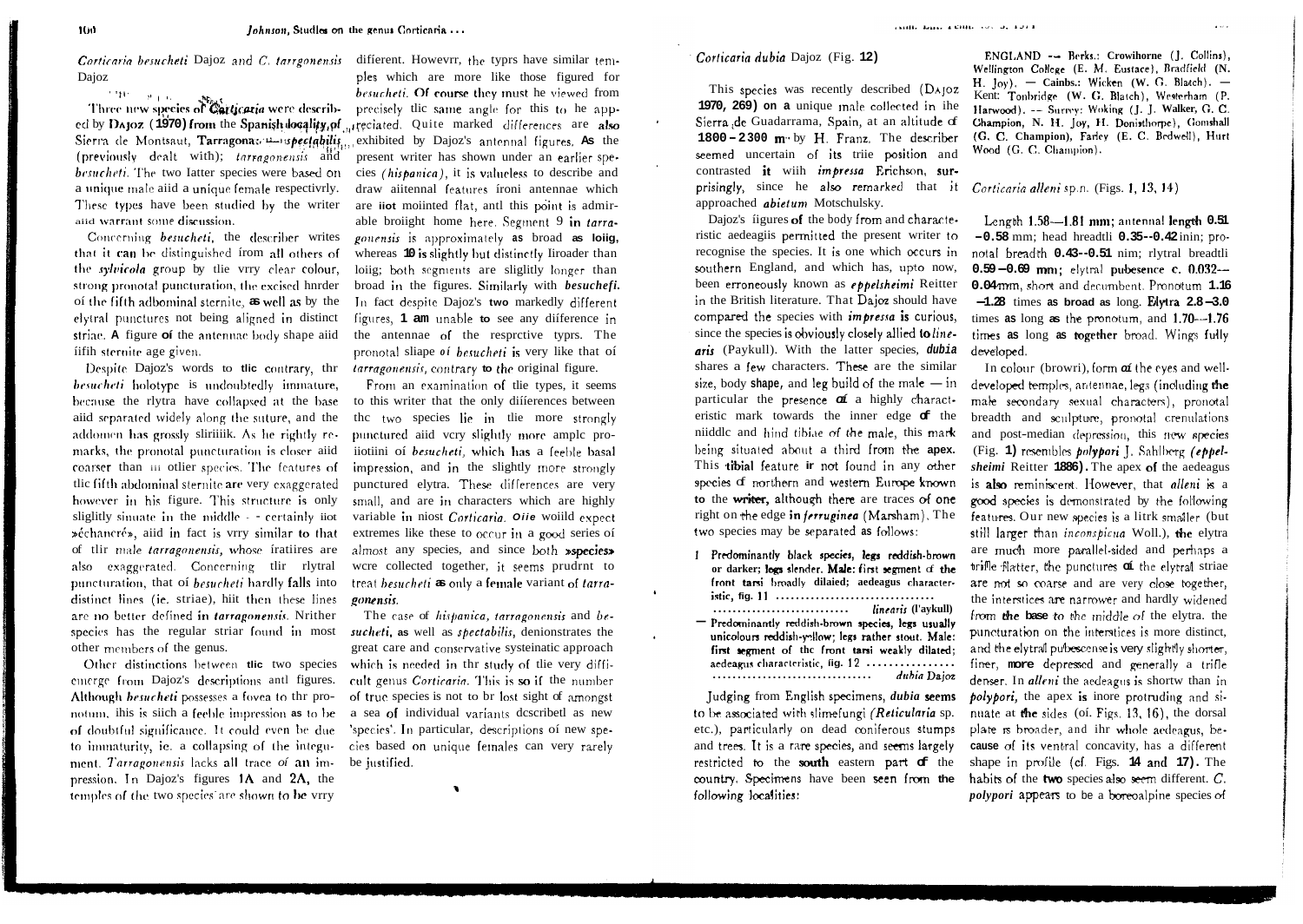the conifer/birch belt  $-$  Sahlberg's original notum, breadth  $0.38 - 0.45$  mm, the punctuspecimens were found on the fungus Fomes pinicola Sw. on spriice in Fiiilaiid, whereas alleni in Eiigland is essentially a »southern» species, chiefly associated with areas of old deciduous (oak/beech) woodland and forest. iiiider loose, dry bark, a specimen has been collected in a ripe slimefungus.

C. alleni is extremely closely related to one other species, the Canarian canariensis sp.n., described later on in this paper. For the distinctions, see iiiidcr that species.

Dedication. It is a pleasure to dedicate this species to riiv friend Mr. A. A. Allen, who recognised it as new some years ago.

Holotype 3, ENGLAND Notts.: Sherwood Forest, Edwinstowe, 11. vi. 1970, in powdery Reticularia on ancient dead oak, leg. C. Johnson (in Manchester  $Mus.$ ).

Paratypes. ENGLAND - Notts. Sherwood Forest, 2 ex. (W. G. Blatch), - VI. 1905 2 3 (J. K. Taylor).  $-$  Berks.: Windsor Forest.  $-$  V. 1926 1 8, 24, VIII. 1926 1 3, 14, VIII, 1930 1 7 (H. Donisthorpe), 4. XI, 1965 23 37 (A. E. Gardner & A. M. Massee), 3. IV, 1940 1 7, 8, IV 1940 2 3, 8, VIII, 1940 1 3, 30. VIII. 1940 1 8, 6. IX 1940 1 8, 12. IV 1943 1  $\frac{1}{2}$ , 22. IV. 1944 1 3 (E. hl. Eustace). - Essex: Epping Forest, 5.111, 1906 1 3 (C. J. C. Pool), 2. IX. 1911 4  $3\ 2\ 9$  (H. Donisthorpe),  $-$  VII. 1966 1 ex. (B. Levey), 22. X. 1967 1 7 (P. hl. Hammond); Epping, 2. IX. 1911 1 3, 9. IX. 1911 1 3 1 2, 12. XI. 1911 1 3 (H. C. Dollman); Weald Park, 12.XI. 1967 1 3, 19, II, 1968 3 cx. (P. M. Hammond). -Surrey: Esher, J. ? (Power): Richmond, J. ? (G.C. Champion).

FINLAND V: Vihti, 1 3 (Mäklin)

Paratypes in the museums of Manchester, Helsinki, the British Museum (Nat. Hist.), and in the collections of Dr. A, Strand, aiid Dr. T. Palm. Additional material

CZECHOSLOVAKIA Slovakia bor., Carp.or., Stužica, 27. VI. 1971, 1 3 2 9 (Petr Nohel).

#### Corticaria fennica sp.n. (Figs. 2, 15)

Length 1,79-2.13 miii. Upper and under surfaces black or nearly so; legs dark reddishbrown, usually even dnrkcr to a greater or lesser extent. Pubescence short, c. 0.04 0.048 mm, decumbent. Body rather flat, shape as in Fig. 2. Head about an eighth narrower tlian the pro-

ration similar to that on the pronotum. Temples well-developed, as in *polypori*, only slightly narrower than the eyes so that the eyes do not protrude beyond them as inuch as in abietum, linearis etc. Antennae reddish-brown, 0.56-Although most specimens have been found 0.64 mm, rhe club often darkened; segments 9 aiid 10 clearly broader than long, the club abrupt, similar to those of abietum etc.

> Pronotum broadest at or a little in front of tlir middle, breadth 0.46 -0.56 mm, 1.17--1.25 times as broad as long, surface rather dull and uneven, soiiiewhat coarsely aiid closely punctured. basal half with a not very deep irregirlar median depression; pronotum somewhat narrow in proportion to the elytra - - a little broader and more transverse than in *linearis*, but not as iiiich as in lateritia; hind margin about as broad as the head; side inargiiis coarsely crenulate, ie. the crenulations are coarser and rather fewer thail in linearis, approaching more towards serrata in this respect.

> Elytra rather long, 2.90 -3.21 times as long as the pronotum, and 1.59-1.70 times as long as together broad. breadth 0.74-0.85 mm, the sides moderately curved, the greatest breadih about the middle, striae rather coarsely punctured, the interstices very finely punctured and shagreened, the surface often a little more shining thaii the pronotum. Wings fully developed. Sternite five flat. Legs long and slender, much more so than iii related species.

> Malr: front aiid middle tibiae vrry feebly sinuate towards the apex. where there is a small tooth (similar to crenicollis, birt the legs longer and more slender); hind tibiae straight aiid without a tooth; basal joint of the front tarsi slightly dilated, more so than in crenicollis, biit less so than in linearis; aedeagal apex as in Fig. 15, similar to that of *polypori*, but smaller and narrower; basal piece of the aedeagus (not figured) excessively long, some five to six times as long as the solerotised apex - at the most only twice as long in *polypori*.

Holotype 3, FINLAND - Uusikaupunki, leg Söderinan (in Zool. Mus. Helsinki). Paraiypes. FIN- 1.AND -- Uusikaupunki (Söderman) 17 ex.; Pälkäne (Söderman) 13 ex.; Pirkkala (Saarinen) 1 ex.; Sa, Ristiina (Linnaniemi) 11 ex., (Renkonen) 1 ex., Esbo, 3. V. 1942 (S. Stockmann) 1 ex: N. Helsinge, 31.111. 1934 (M. Stockmann) 1 ex.; N. Kauniainen (Linnaniemi) 1 ex.; Tb, Saarijärvi, Pyhähäkki (S, Stockmann) 1 ex.; Ks. Käylä, 6 14. VI1 1972, 3 ex. (J. Muona).

Paratypes in the museums of Helsinki and Manchester, and in the collections of Dr. S. Stockmann, Dr. T. Palm. Dr. A. Strand. Mr. S. Lundberg. Mr., T. B. Ehnström and Mr. J. Miiona.

Notes. This new species probably finds its best position between crenicollis Mannerheim and polypori Sahlberg. Although because of its black colouration, siiiilar size and depressed form, fennica might be passed over at first glance for linearts, it may be readily distinguished by the eyes not protniding as far byond the temples, by the slightly more transverse pronotum with its uneven surface and coarser (and fewer) lateral crenulations, as well as by the longer and more slender legs. Iii addition, males lack rhe distinctive meso- and metatibial mark. aiid possess a different aedeagus. Compared witli crenicollis, to which it is probably most closely related, fennica is a little more depressed, the head is not so broad in proportion to the narrower, duller and more uneven pronotum, the temples are more right-angled, the legs longer and more slender, and the colour is black --- the great inajority of crenicollis are typically brown. The aedeagus also differs, cf. Figs. 15 aiid 18. Confusion with dark lateritia is unlikely because of the latter's characteristic elytral sculpture, broader aiid more finely punctured pronotum etc. Conipared witli polypori, fennica is larger, black, has longer antennae with a frequently darker olub, darker, longer aiid more slender legs, as well as differing in the form of the pronotum: this is duller, less transverse as a rule, more coarsely crenulate at the sides, the puncturation is coarser, the surface is more uneven, and the post-median depression is perhaps more irregular. The aedeagal differences have 16). already beeii alluded to. Males of fennica also generally have a very slightly larger tooth to the according to thir recent key by PEEZ (1967). front and middle tibiae.

Corticaria polypori J. Sahlberg (Figs. 3, 16, 17)

FRANZ aiid STRAND (1969, 11 12) have recently shown eppelsheimi REITTER 1886 (not 1875) to be identical with  $polyport$  J. Sahlberg 1926. The discovery of both fennica and alleni spp.n. necessitated a check upon tlir identity of Sahlberg's type from Ruovesi, Finland, in the Zoological Museum, Helsinki, whereupon the writer found himself in complete agreement with his two colleagues on its identity.

Corticaria crenicollis Mannerheim (Figs. 4, 18)

To judge from material examined, crenicollis is frequently misidentified, especially as polypori. This is probably due to tlir somewhat similar aedeagal apex in the two species, which are very dissimilar in other respects. Some of the salient features of *crenicollis* are as follows: on an average one of the larger species; usually brown, very rarely blackish; head much broader tlian in related species, almost as broad as the pronotum (Fig. 4); eyes only protruding a very short distancr beyond thr temples; temples vrry well-developed, generally about half the length of an eyc, much iiiore obtusely angled as a rule rhan in allied species; pronotum generally with coarse crenulations, siiiilar to those of serrata; pronotum and dytra more convex than in linearis, polypori etc., approaching serrata iii this respect. The aedeagus (Fig. 18) is larger and more elongate than iii other species. Compared with serrata, crenicollis mny be distinguished by its bmader head with longer and more angled temples, aiid by the aedeagus. Body size is also usually larger.

The writer has examined Mannerheim's types of both crenicollis and lacerata from tlir former Finnish locality of Kavantsaari, aiid can confirm the accepted interpretation of crenicollis and its synonym lacerata --- ser STRAND (1937: 14,

This species is unknown in central Europe, However, I have seen specimens !mm Majevica,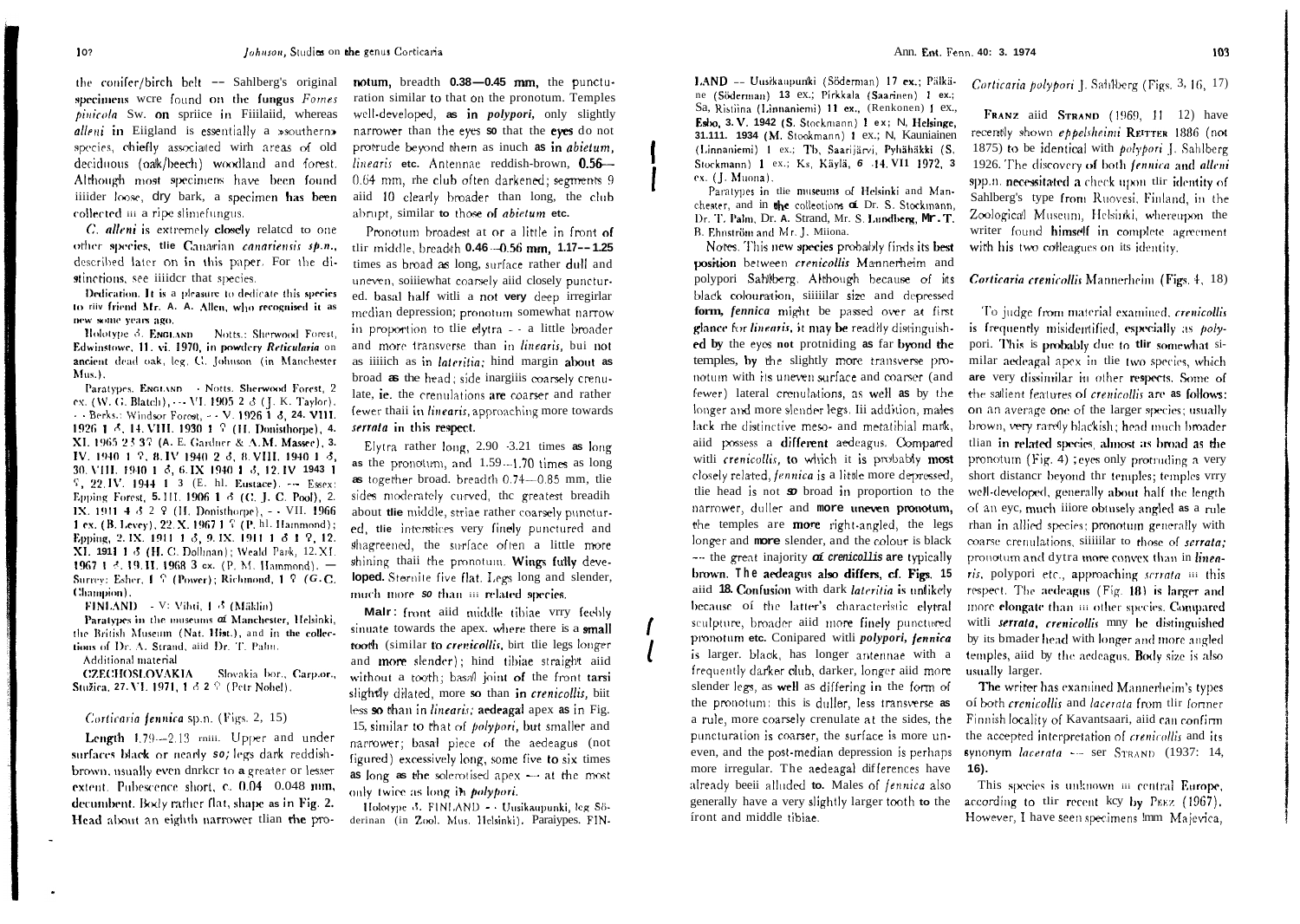Bosnia, leg. Zoufal in coll. Strand, so it is very probable that the species occurs in that region. Likely areas appear to be in the Bohmerwald aiid Carparhiaris, to judge from certain rare Cryptophagidae occurring in all ttiree areas.

### Corticaria strandi Palm

Two specimens of this very distinctive depressed species were collected by my colleague Dr. Thiire Palm at Mala, Swedish Læpland, and drscrihed by him in 1949. However, unknown to the describer, ROUBAL (1934, Folia Zoolo. hydrobiol. 5, 324) had already employed the same specific name for a new species which he described from Tschardshui near Buchara, Uzbekistan. The discovery of this homonymy prompted the present writer to consult Fall's account of the North American Lathridiidae (FALL 1899), wherein Palm's holotype (kindly) loaned by the Naturhistoriska Riksmuseet, Stockholm) keyed straight down to *planula* Fall, also agreeing with the description and figure  $\sigma$  that species. The writer then borrowed two authentic planula (data: Calif., Los Gatos, coll. Hiibhard & Schwarz, cotype,  $1 \tImes$  Mon., Bear Paw Mt., coll. Hubbard & Sohwarz, det. H. C. Fall,  $\left( \begin{array}{cc} 1 & \delta \end{array} \right)$  from the U.S. Nacional Museum, and, on comparing them with the *strandi* type, found them to be conspecific. The aedeagus of the Bear Paw Mt. specimen was also protruding, aiid this too agreed with the aedeagus of strandi. Fall's name must therefore he iised for strandi Palm 1949 (not Roubal 1934) (Syn.n.).

#### Corticaria orbicollis Mannerheim

Previous records of this species  $($  = munsteri Strand, see JOHNSON 1972) from eastern Fennoscandia are very few Specimens have recently been seen from the following localities:

FINLAND - Ob: Ylikiiminki (Saalas), Pisavaara naturpark (Håkan Lindberg); - Li: Inarjoki (U. Sahlberg), Inare (Poppius) (Saalas); Ks: Kuusa- $_{100}$  (Saalas), Taivalkoski (Saalas); - IR: Ounas-

tunturi (U. Sahlberg); --- Ta: Jämsä (U. Sahlberg), Korpilahti (U. Sahlberg); -- Ok: Paltamo (Saalas). U.S.S.R. - Kon: Kontšozero (Levander):  $-Kk$ : Kivakka (Saalas); - Lps: Lutto (Poppius), Petsa-

mo (Håkan Lindberg), Haukilampi, Petsamo (Linniniemi). Kenai Peninsula, Alaska, from whenoe orbicollis

was described, is the only published locality for the species in North America. A second may now be added: Colorado, New Castle, 'Picea angelmanni', coll G. L. Massey, 1 6 in U. S. National Museum.

#### Corticaria obsoleta A. Strand

Another rare Fennoscandian species, of which there are few records. Specimens have been seen from the following eastern Fennoscandian localities:

 $\text{FINLAND} = \text{Ob: Turtola (I. Sahlberg)} \rightarrow \text{Li.}$ Inare (Saalas): - - 1a: Ruovesi (Saalas), Kangasala (Saalas), Jämsä (Saalas); - Tb; Kivijärvi (Saalas); - Ok: Hyrynsalmi (Saalas); - Le: Enontekiö, Pallastunturi (Saalas); - Oin: Pietarsaari (Saalas); LKem: Kittilä (Saalas).

U.S.S.K. - Knn: Klimetskol (Poppius); Lt: -Nuortijärvi (Poppius).

Of considerable interest is the first North American record of this species - Colorado. New Castle. 'Picea enegelmanni', coll. C. L. Massey,  $1^{\mathcal{L}}$  in U. S. National Museum. Although, being a female, the genitalia could not be checked. this specimen agrees so well with Fennoscandian material that there seems to he no doubt about its identity. Although the species could be identical with one of Fall"s no suggestions presented themeselves on a cursory check through his key (FALL 1899).

#### (2) Species from the Canary Islands

Six species of Corticaria have been recorded fmm the **Canary** Islands to date, and two further species are known to the writer. These are *umbilicata* (Beck) – of which my colleague Dr. Thure Palm collected a single specimen on Gonicra (San Sebastian, 7. IV, 1967), and canariensis sp.n. Below is given a key to these eight species, after which further data is presented for the more interesting forms.

 $5 -$ 

- 1 Elytral pubescense not overlapping, rather sparse aiid conspicously double, the striae with shori depressed hairs, the interstices with longer and erect  $($  = bristling) ones; hody long and cylindrical. Entirely reddish-yellow/brown, the elytral suture usually darkened; pronotum almost as broad as the elytra, without a post-median depression; temples distinct, about a quarter the length d an eye; antennal club gradual and narrow, segment 9 obviously, 10 more or less conical; 9 longer than broad. 10 as bmad or broader ihan long. Length 1.6-2.2mm. Aedeagus Fig. 19. Palaearotic region: umbilicata (Brck)
- Elviral pubescence dense and more-or-less uniform. the strial and interstitial hairs each overlanning or at least touching, and indined at a similar angle; body bmader in proportion to its length  $\overline{2}$
- 2 Elytra with strongly ciirved, somewhat long and semi-erect pubesecence which projects beyond the  $body$  margins ............................  $\overline{\mathbf{3}}$ -- Elvtra wirh almost straight, shorter and mnre de-
- cumbent pubescence, not or barely projectiiig
- 3 Larger,  $2.0 2.8$  inm. dark bmwn: antennal segments 8, 9 and 10 obviously longer than bmad. the club narrow and gradual; elytra with coarsely and closely punctured interstices, the punctures almost as strong and close as those of the striae, the resulting rows not well-defined; legs long. Head with bulging eves and long temples. the itemples at least half the length of an eye. Aedeagus Fig. 20. Holarctic region: Tenerife .... bubescens (Gyllenhal)
- Smaller, 1.6-2.0 mm. light vellow/brown: antennal segment 9 at the most as bmad as long. 8 and 10 as broad to slightly broader than long, the club broader and more abrupt; dytra with vrry finely and sparsely punctured interstices, these contrasting with the more coarsely and closely punctured striae. the resulting rows very well-defined: legs
- 4 Head with well-developed temples, these about half the length of an eye; pronotum not so bmad nor so ample as in the next species, about a third broader than the head: head and pmnohim dull: legs slightly thicker: fully winged. Aedeagus Fig. 21. Cosmopolitan: Tenerife, Lanzarote .......... fulva Comolli
- Head without distinct temples; pronotum vcry broad and ample, about a half broader than the head. Fig. 5; head and pronotum shining; legs a little more slender; brachypterous, Aedeagus Fig.

22. Tenerife: montane species ................

105

........................... alticola Lindberg Temples well-developed, about a third the length of the eyes, the eyes not or very slightly projecting beyond them. Fig. 6 . Entirrly brown species. elytra feebly curved at the sidrs. Aedeagus Fig. 23. Tenerife, Grand Canary, La Palina, Hierro .... 

- Temples weakly developed, at the most about a quarter the length of the eyrs, the eyes conspicously projecting beyond them ................ 6 Pronotum coarsely crenulate at the sides: body 6

form convex; colour unicolorous, usually black, never pale with dark markings. Aedeagus Fig. 25. Cosmopolitan: Tenerife, Hierro, Lanzarote, Fuerteventura ................. serrata (Paykull)

- Pronotum finely crenulate at the sides: body form more depressed: colour often unicolorous bmwn, more frequently brown with black elytral markings
- Very dopressed species; undersurface black, sides of the pronotum and head usually so; elytral humeri broadly rounded off; elytra brown/yellow, with a black fascia across ilie middle, this bent apically towards and along the suture in a Yshape. Fig. 7; legs slightly thicker, Aedeagus Fig. 26. Tenorife, La Palma, Gomera .............. ................. abbenhageni Uyttenboogaart
- Less depressed species: Iiead, pronotum aiid undersurface brown: elytral humeri not so broadly round. ed: elytra brown, frequently unicolorous, but usually willi a blackish spot slightly behind the middle of each elytron. Figs. 8-9; legs slightly thinner. Aedeagus Fig. 27. All Canary Islands: Madeira. Azores ......... maculosa Wollaston

Corticaria alticola Lindberg (Figs. 5, 22)

This very distinctive species is well-characteristed by the features given in rhe key, and it is hardly likely to be confused with any other known Canarian species. In distribution it is extremely localised, apparently being confined to the high mountains of the Las Cañadas below Teide, on Tenerife.

Specimens examined. TENERIFE .- Portillo, 2000 m. 17. IV 1950, holotype & 1 ex. (Lindberg); Lar Cañadas, 14 15 II. 1949, 1 ex. (Lindberg), 5.111. 1950, 2 ex. (Fernandez); Telde, 2200 m, 31.1. -20.111964, 11 ex. (T. Palm); Teide Las Cañadas, 2000 m. 8. I. 1972 1 ex., 6. VII. 1972 3 ex. (T. Palm), Cumbre, 1600-1800 m, J ex. (H. Franz).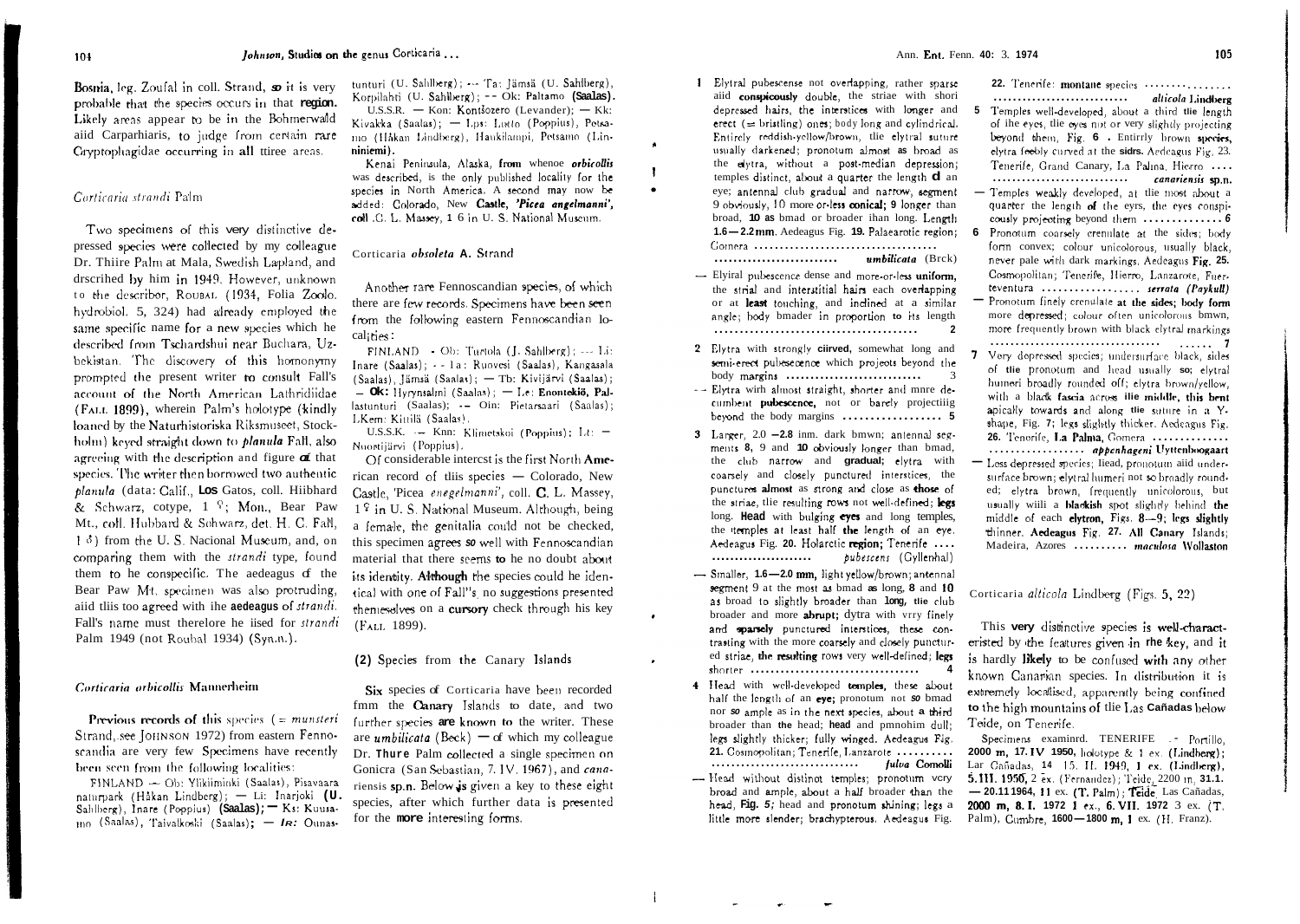# Corticaria canariensis sp.n. (Figs. 6, 23, 24)

Length 1.55--1.85 mm: antennal length 0.48  $-0.58$  mm; liead breadth  $0.35-0.42$  mm; pronotal breadth 0.45-0.54 mm: elvtral breadth 0.59-0.74 mm: elvtral pubescence c. 0.032-0.04 mm, short and decument. Pronotuni 1.22  $-1.36$  times as broad as long. Elytra  $2.60 - 2.80$ times as long as the pronotuni, and  $1.52 - 1.64$ times as long as together broad. Wings fully developed.

In all respects, this species is extremely closely related'to alleni sp.n., described earlier on in this paper from England and Finlaiid. As far as the writer can see, canariensis differs fram alleni in being a trifle more convex, the elvtra are proportioriately shorter and more curved at the sides (cf. Figs. 6 and 1), and the pronotum is a little more coarsely puctured. That the species is distinct is further demonstrated by the male genitalia, which, although of a very similar form, constantly differ in both dorsal and lateral aspects (cf. Figs. 13 and 14, 23 and 24).

Holotype  $\frac{6}{7}$ . TESERIFE — Los Picachos, 5. IV. 1919. leg. Lindberg (in Zool. Mus. Helsinki).

Paratypes. TESERIFE. - forest above Esperanza, 2 es. (H. Franz); near Erjos, 3 es. (H. Franz); El Bailadero, 1000 m. 17-24. IV. 1967. 3 es. (T. Palm); La Esperanza, 28-29. IV. 1967, 2 es. (T. Palni): Las Mercedas, 6, 11', 1971, 3ex., 13.1, 1971, 3 es., 3. VII. 1972. 1 es. (T. Palm!: Agua Manza, c. 1000 m, 22, 11, 1964, 5 es.: 16. V. 1971, 1 ex., 28. VI. 1972. 3 es.. 19. 1. 1972. 31 es.? 19-29. X. 1969, 36 es. (T. Palm): Icod, 400-500 m. 21. I. 1972, 2 es.  $(T.$  Palm). HIERRO - El Brezzal. 1 es.  $(H.$ Franz); El Pinar, 1 es. (H. Franz). GRAND CANA- $RY -$  Cruz de Tejeda. 18. VI. 1971, 9 es. (T. Palm<sup>3</sup>. LA PALMA - Cumbrecita. - IV. 1972, 5 es. (T. Palm): Santa Crux. 33. IV. 1972, 1 es. (T. Palm<sup>1</sup>.

Paratypes in the Manchester Museum, and in coll. T. Palm and H. Franz.

Habits. Chiefly under the bark of dend pines, in company with Scolytidae and Cerambycidae workings: rarely in rotten laurel trees and in leaf litter (T. Palm.  $in$  litt.)

Corticaria appenhageni Uyttenboogaart  $(Figs. 7, 26)$ 

One of the most beautiful of the Palaearctic members of the genus, the coloration renders appenhageni quite unmistakeable. The species is only known from the Canary Islands, and seems to be absent from at least the two eastern islands.

Specimens examined. TESERIFE - Mt. Aguirre, 18. II 1927, holotype and 2 paratypes (Appenhagen); Canary Is., 99-203, 1 paratype; near Erjos, 1 es. H. Franz): Las Mercedas: 2. IV. 1959 1 es. (Lindberg); Teide, Las Cañadas. c. 2000 ni, 6. VII. 1952, IX. 1966 9 ex., 13-18. I. 1571 2 es (T. Palm); Anaga, Bailadero, 700 m, 2. III. 1950, 1 es. (Lindberg); Teide, Las Canadas. c. 2000 m, 6. VII. 1972, 2 es. (T. Palm); Barranco San Antonio, 4. II. 1949, 10 es. (Lindberg). L4 PALMA - Los Tilos, 17. IV. 1973, 3 es. (T. Palm : B. Galga. 27-28. IV 1972, 5 es. (T. Palni). GOMERA - El Cedro, 3 es. (H. Franz).

Habits. In forested areas, under fungoid bark of laurel trees; once in grass debris (T. Palm in litt.).

# Corticaria maculosa Wollaston (Figs. 8, 27)

This species seems to be generally distributed over the greater pari of the Canary Islands, Madeira and the Azores, but is unknown elsewhere. Typically, the black spot on each elytron is just visible, but unicolorous forms are not uncommon. It is represented by a distinct subspecies, which is dealt with separately below, in the two eastern islands.

Specimens esamined. Over 180 es. have been seen from the following localities: GOMERA - San Sebastian (T. Palni). HIERRO - El Bresal (Lindberg): El Golfo. Frontero (Lindberg). GRAND CA-NARY - Valle de Tejeda Lindberg): Maspalomas Lindberg): Aldea S. Nicolas Lindberg : Santa Brigida (Lindberg): Teror T. Palm : Cruz Tejeda (T. Palm : Los Tilos (T. Palm): Las Palmas T. Palm); Islafa, Las Palmas (H. Franz , L4 PALMA - Santa Cruz (T. Palm); Hoyo T. Palm). TESERIFE -Icod (T. Palm); Icod Vino (T. Palm); La Laguna (Fernandez) (T. Palm): La Esperanza (T. Palm); Granadilla (T. Palrn); Agua Manza (T. Palm); Buanavista (T. Palm) (S. A. Williams); Las Cañadas (T. Palm): Los Rodeos (Fernandez): Barr. Martianez (Lindberg); Las Mercedas (Lindberg); Puerto de San

106

 $\pmb{\cdot}$